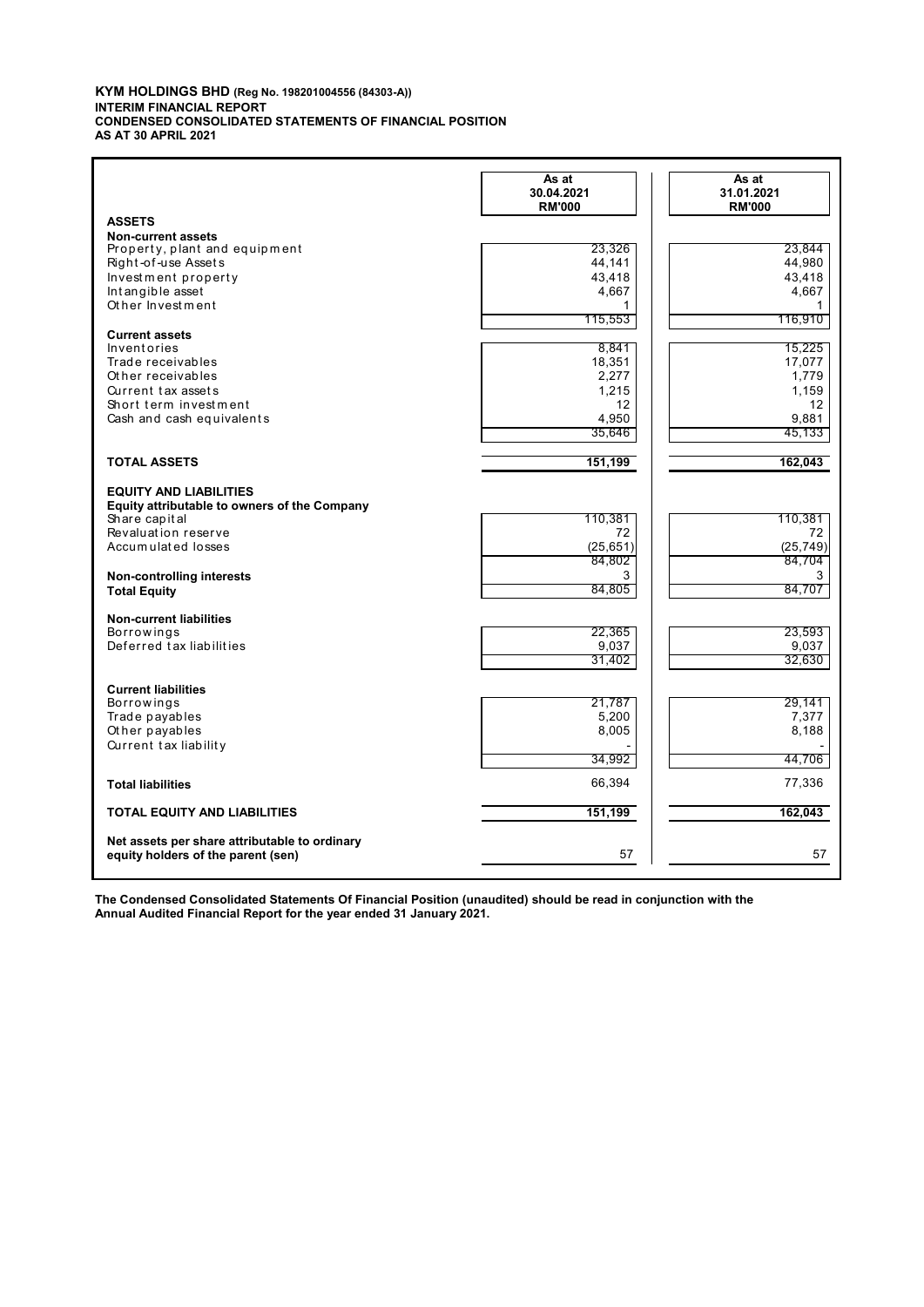**KYM HOLDINGS BHD (Reg No.: 198201004556 (84303-A)) INTERIM FINANCIAL REPORT CONDENSED CONSOLIDATED STATEMENT OF COMPREHENSIVE INCOME FOR THE FINANCIAL YEAR ENDED 30 APRIL 2021**

|                                                                                                                     | <b>Current quarter</b><br>ended 30.04.2021 | 3 months<br>cumulative for<br>current financial<br>year to date<br>ended 30.04.2021 | Comparable<br>quarter ended<br>30.04.2020 | Comparable 3<br>months<br>cumulative for<br>preceding<br>financial year to<br>date ended |
|---------------------------------------------------------------------------------------------------------------------|--------------------------------------------|-------------------------------------------------------------------------------------|-------------------------------------------|------------------------------------------------------------------------------------------|
| <b>Continuing operations</b>                                                                                        | <b>RM'000</b>                              | <b>RM'000</b>                                                                       | <b>RM'000</b>                             | 30.04.2020<br><b>RM'000</b>                                                              |
| Revenue                                                                                                             | 20,843                                     | 20,843                                                                              | 13,662                                    | 13,662                                                                                   |
| Other income                                                                                                        | 362                                        | 362                                                                                 | 526                                       | 526                                                                                      |
| Operating expenses                                                                                                  | (20, 422)                                  | (20, 422)                                                                           | (15,098)                                  | (15,098)                                                                                 |
| Finance costs                                                                                                       | (505)                                      | (505)                                                                               | (632)                                     | (632)                                                                                    |
| Profit/(Loss) before tax                                                                                            | 278                                        | 278                                                                                 | (1, 542)                                  | (1, 542)                                                                                 |
| Income tax expense                                                                                                  | (180)                                      | (180)                                                                               | (27)                                      | (27)                                                                                     |
| Profit/(Loss) for the period from continuing operations                                                             | 98                                         | 98                                                                                  | (1, 569)                                  | (1, 569)                                                                                 |
| Other Comprehensive Expenses For The Financial Year<br>Total Comprehensive Income/(Expenses) For The Financial Year | 98                                         | 98                                                                                  | (1, 569)                                  | (1, 569)                                                                                 |
| Profit/(Loss) After Taxation Attributable to:<br>Owners of the Company<br>Non-controlling interests                 | 98<br>98                                   | 98<br>98                                                                            | (1, 569)<br>(1,569)                       | (1, 569)<br>(1, 569)                                                                     |
| Total Comprehensive Income/(Expenses) Attributable to:<br>Owners of the Company<br>Non-controlling interests        | 98<br>98                                   | 98<br>98                                                                            | (1,569)<br>(1, 569)                       | (1, 569)<br>(1, 569)                                                                     |
| Earnings Profit/(Loss) per share attributable to<br>Owners of the Company (sen):                                    |                                            |                                                                                     |                                           |                                                                                          |
| Basic:                                                                                                              | 0.07                                       | 0.07                                                                                | (1.05)                                    | (1.05)                                                                                   |
| Diluted:                                                                                                            | 0.07                                       | 0.07                                                                                | (1.05)                                    | (1.05)                                                                                   |

**The Condensed Consolidated Statements Of Comprehensive Income (unaudited) should be read in conjunction with the Annual Audited Financial Report for the year ended 31 January 2021.**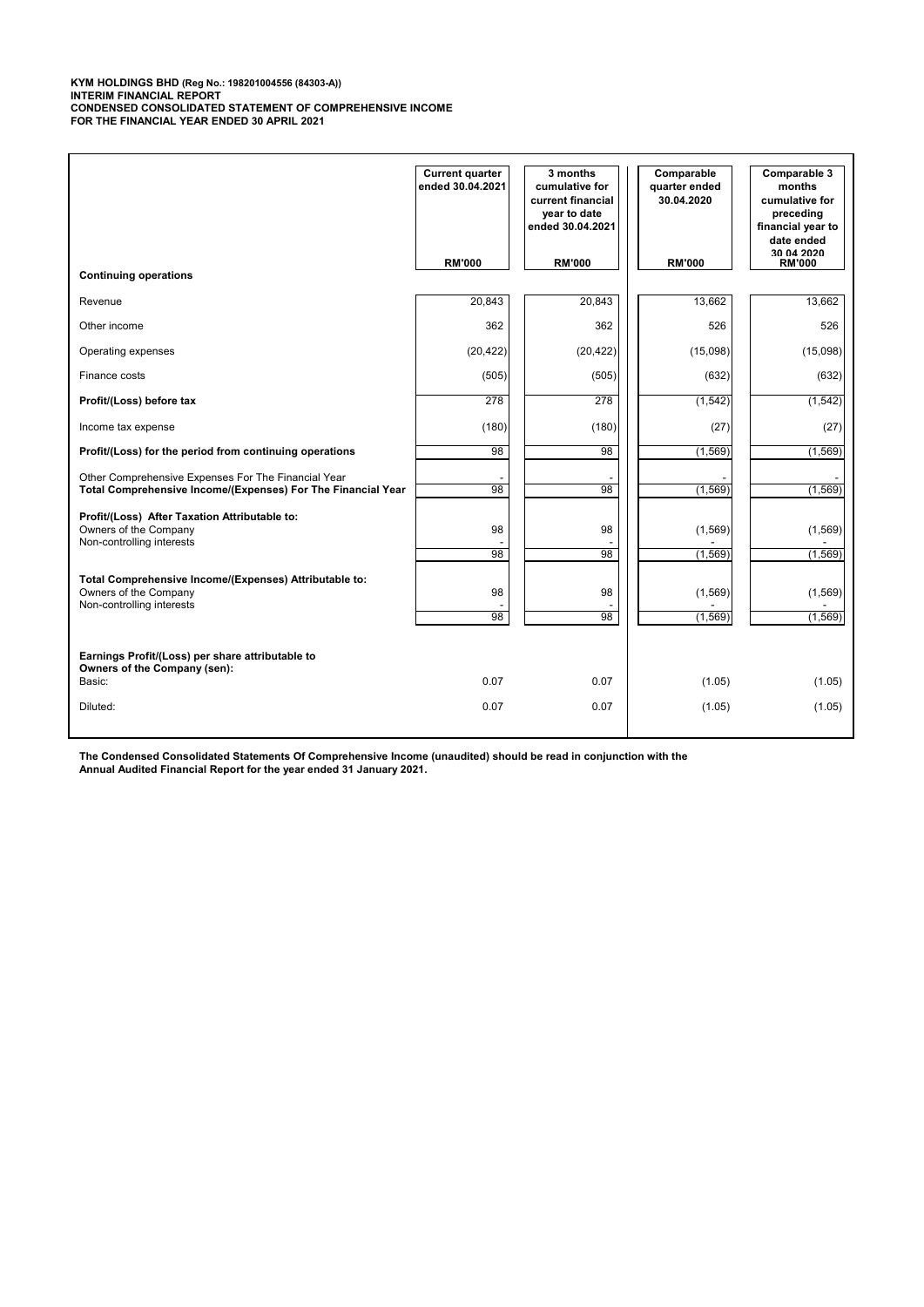#### **KYM HOLDINGS BHD (Reg. No.: 198201004556 (84303-A)) INTERIM FINANCIAL REPORT CONDENSED CONSOLIDATED STATEMENTS OF CASH FLOW FOR THE FINANCIAL YEAR ENDED 30 APRIL 2021**

|                                                                               | Year ended<br>30.04.2021<br><b>RM'000</b> | Year ended<br>31.01.2021<br><b>RM'000</b> |
|-------------------------------------------------------------------------------|-------------------------------------------|-------------------------------------------|
| <b>CASH FLOWS FROM OPERATING ACTIVITIES</b>                                   |                                           |                                           |
| Profit/(Loss) before taxation:                                                |                                           |                                           |
| Continuing operations                                                         | $\frac{278}{278}$                         | (1, 496)<br>(1.496)                       |
| Adjustments for:                                                              |                                           |                                           |
| Non cash items<br>Non-operating items                                         | 1,596<br>476                              | 6,846<br>2,507                            |
|                                                                               |                                           |                                           |
| Operating profit before working capital changes                               | 2,350                                     | 7,857                                     |
| Net change in current assets                                                  | 4,610                                     | 1,576                                     |
| Net change in current liabilities                                             | (2,360)                                   | (784)                                     |
|                                                                               |                                           |                                           |
| <b>Cash generated from operations</b><br>Income tax refund                    | 4,600<br>0                                | 8,649<br>601                              |
| Income tax paid                                                               | (236)                                     | (442)                                     |
| Interest paid                                                                 | (505)                                     | (2, 431)                                  |
| Net cash from operating activities                                            | 3,859                                     | 6,377                                     |
| CASH FLOWS FROM/(FOR) INVESTING ACTIVITIES                                    |                                           |                                           |
| Interest received                                                             | 4                                         | 16                                        |
| Proceed from disposal of property, plant and equipment                        | 25                                        |                                           |
| Purchase of property, plant and equipment<br>Additions of right-of-use assets | (237)                                     | (842)                                     |
| Placement of fixed deposits with licensed banks                               | (4)                                       | (7)<br>(16)                               |
|                                                                               |                                           |                                           |
| Net cash for investing activities                                             | (212)                                     | (849)                                     |
| <b>CASH FLOWS FROM/(FOR) FINANCING ACTIVITIES</b>                             |                                           |                                           |
| Net (repayment)/drawdown of bankers' acceptances                              | (522)                                     | 385                                       |
| Net (repayment)/drawdown of bills payables                                    | (6, 171)                                  | 5,585                                     |
| Repayment of revolving credit                                                 | (400)                                     | (600)                                     |
| Repayment of lease liabilities<br>Repayment of term loan                      | (1, 281)                                  | (3, 159)                                  |
|                                                                               | (63)                                      | (97)                                      |
| Net cash (for)/from financing activities                                      | (8, 437)                                  | 2,114                                     |
| NET (DECREASE)/INCREASE IN CASH AND CASH EQUIVALENTS                          | (4,790)                                   | 7,642                                     |
| <b>CASH AND CASH EQUIVALENTS AT</b><br><b>BEGINNING OF THE FINANCIAL YEAR</b> | 4,793                                     | (2,849)                                   |
| CASH AND CASH EQUIVALENTS AT<br><b>END OF THE FINANCIAL YEAR</b>              | 3                                         | 4,793                                     |
| <b>CASH AND CASH EQUIVALENTS COMPRISE:</b>                                    |                                           |                                           |
| Fixed deposits with licensed banks                                            | 1,351                                     | 1,348                                     |
| Short-term investment                                                         | 12                                        | 12                                        |
| Cash and bank balances<br>Bank overdraft                                      | 3,599<br>(3,608)                          | 8,533<br>(3,752)                          |
|                                                                               | 1,354                                     | 6,141                                     |
| Less: Deposits pledged to licensed banks                                      | (1, 351)                                  | (1, 348)                                  |
|                                                                               |                                           | 4,793                                     |

**The Condensed Consolidated Statements Of Cash Flow (unaudited) should be read in conjunction with the Annual Audited Financial Report for the year ended 31 January 2021.**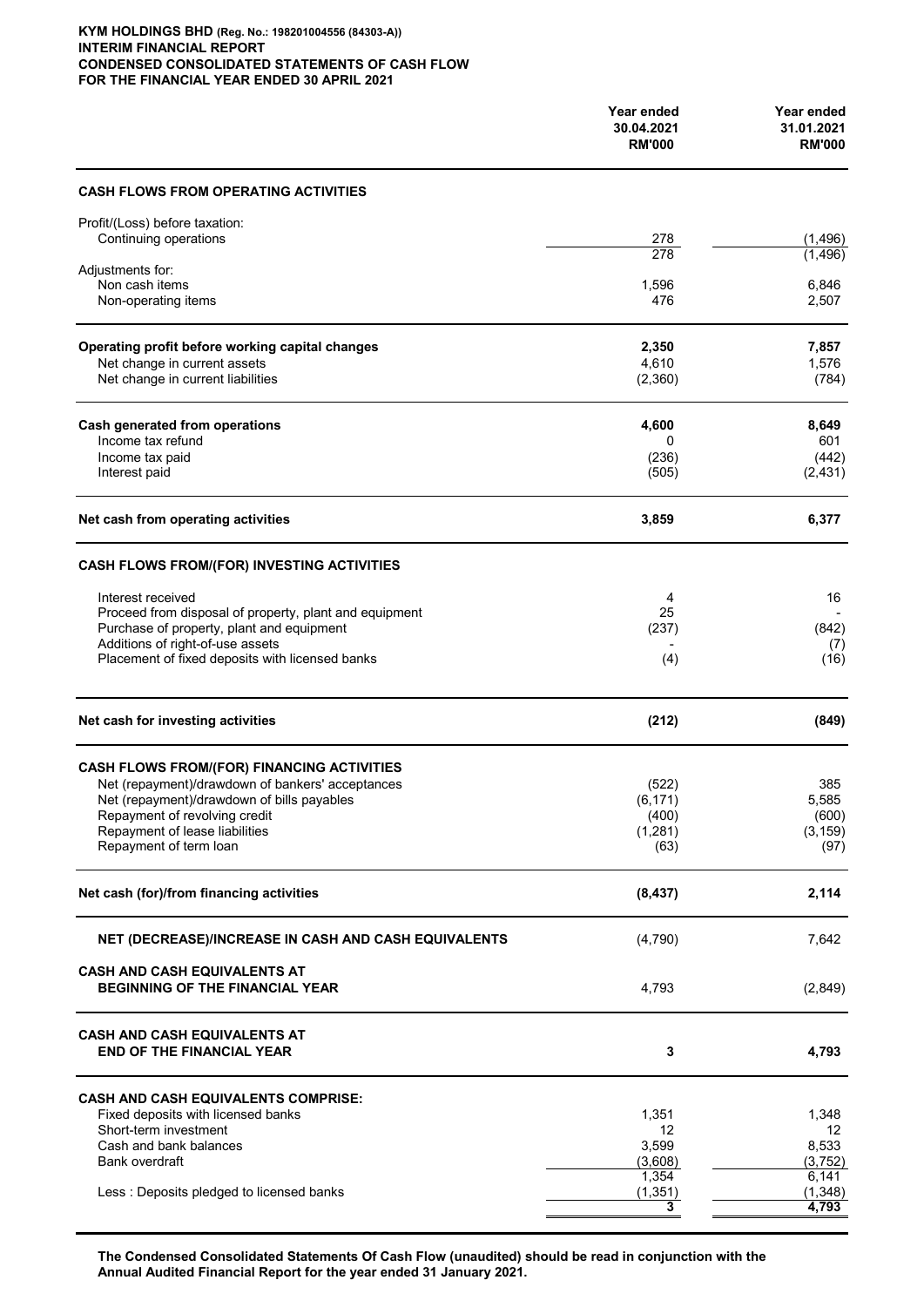#### **KYM HOLDINGS BHD (Reg No.: 198201004556 (84303-A)) INTERIM FINANCIAL REPORT CONDENSED CONSOLIDATED STATEMENTS OF CHANGES IN EQUITY FOR THE FINANCIAL YEAR ENDED 30 APRIL 2021**

|                                                                                                    | Share<br>Capital<br><b>RM'000</b> | Share<br><b>Premium</b><br><i>RM'000</i> | <b>Employee</b><br>Share<br><b>Options</b><br>Reserve<br><i>RM'000</i> | <b>Revaluation</b><br>Reserve<br><b>RM'000</b> | <b>Accumulated</b><br><b>Losses</b><br><i>RM'000</i> | <b>Attributable</b><br>to Owners<br>of the<br>Company<br><i>RM'000</i> | Non-<br>Controlling<br><b>Interests</b><br><i>RM'000</i> | Total<br><b>Equity</b><br><b>RM'000</b> |
|----------------------------------------------------------------------------------------------------|-----------------------------------|------------------------------------------|------------------------------------------------------------------------|------------------------------------------------|------------------------------------------------------|------------------------------------------------------------------------|----------------------------------------------------------|-----------------------------------------|
|                                                                                                    |                                   |                                          |                                                                        |                                                |                                                      |                                                                        |                                                          |                                         |
| At 1 February 2020                                                                                 | 110,381                           | $\overline{\phantom{a}}$                 | 853                                                                    | 72                                             | (25, 540)                                            | 85,766                                                                 | 3                                                        | 85,769                                  |
| Loss after tax/Total comprehensive expenses<br>during the financial period                         |                                   |                                          |                                                                        |                                                | (1, 569)                                             | (1, 569)                                                               |                                                          | (1, 569)                                |
| At 30 April 2020                                                                                   | 110,381                           | $\sim$                                   | 853                                                                    | 72                                             | (27, 109)                                            | 84,197                                                                 | 3                                                        | 84,200                                  |
| At 1 February 2021<br>Profit after tax/Total comprehensive expenses<br>during the financial period | 110,381                           |                                          |                                                                        | 72                                             | (25, 749)<br>98                                      | 84,704<br>98                                                           | 3                                                        | 84,707<br>98                            |
| At 30 April 2021                                                                                   | 110,381                           | $\overline{\phantom{a}}$                 |                                                                        | 72                                             | (25, 651)                                            | 84,802                                                                 | $\overline{3}$                                           | 84,805                                  |

**The Condensed Consolidated Statements of Changes in Equity (unaudited) should be read in conjunction with the Annual Audited Financial Report for the year ended 31 January 2021.**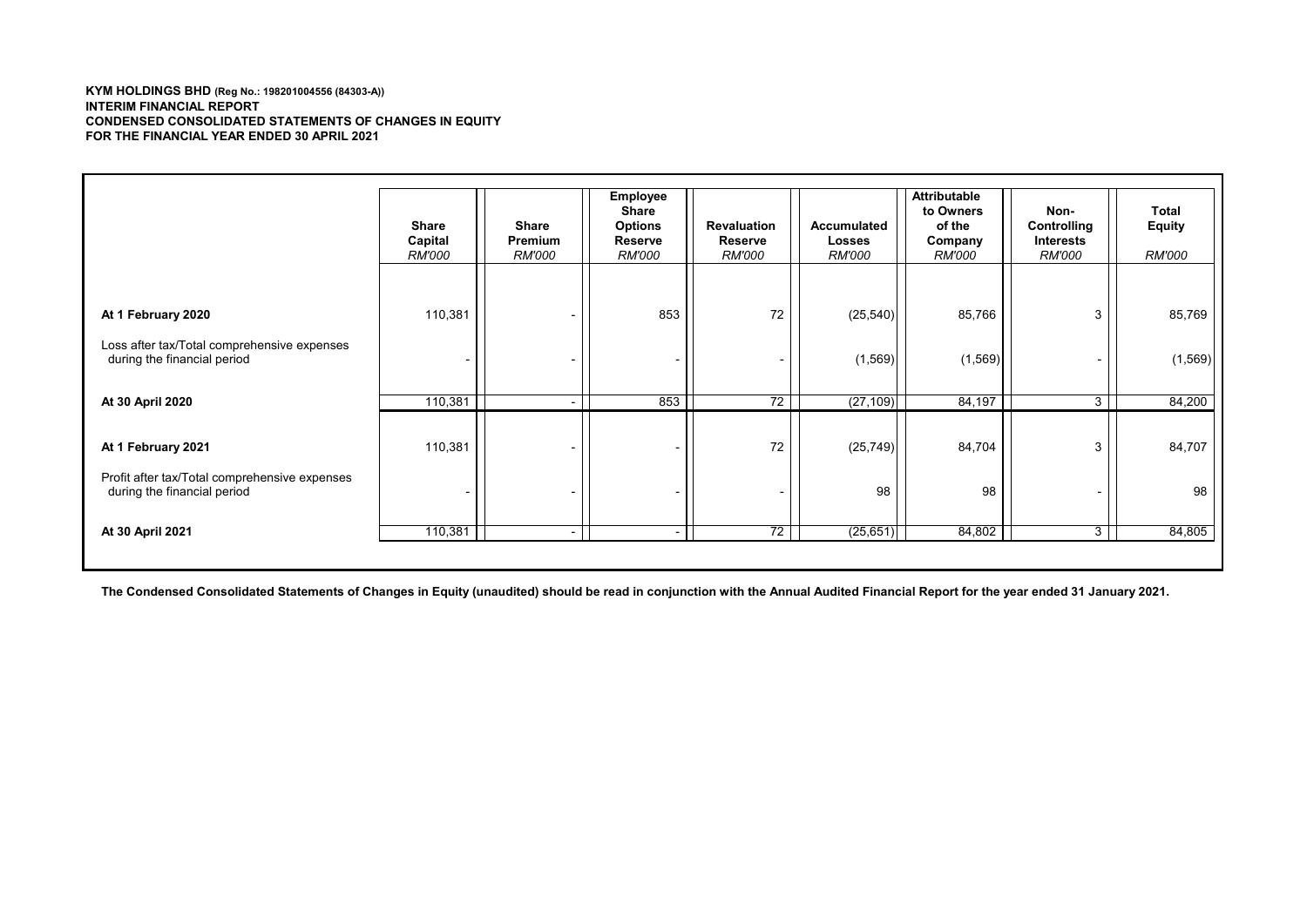# **KYM HOLDINGS BHD (Reg No.: 198201004556 (84303-A)) INTERIM FINANCIAL REPORT ON CONSOLIDATED RESULT FOR THE FIRST QUARTER ENDED 30 APRIL 2021**

## **NOTES TO THE CONDENSED CONSOLIDATED INTERIM FINANCIAL STATEMENTS**

# **PART A: EXPLANATORY NOTES PURSUANT TO MFRS 134**

#### **A1 Basis of Preparation**

The interim financial statements of the Group are unaudited and have been prepared in accordance with Malaysia Financial Reporting Standards ("MFRS") 134: "Interim Financial Reporting" issued by Malaysian Accounting Standards Board ("MASB") and Paragraph 9.22 and Appendix 9B of the Listing Requirements of Bursa Malaysia Securities Berhad ("Bursa Malaysia").

The interim financial statements should be read in conjunction with the audited financial statements of the Group for the year ended 31 January 2021.

The accounting policies and method of computations used in the preparation of the interim financial statements are consistent with those adopted in the annual audited financial statements for the year ended 31 January 2021.

The Group has not early adopted new or revised standards and amendments to standards that have been issued but not yet effective for the accounting period beginning 1 February 2021.

The initial application of the MFRSs, Amendments to MFRSs and IC Interpretation, which will be applied prospectively or which requires extended disclosures, is not expected to have any significant financial impact to the financial statements of the Group upon their first adoption.

#### **A2 Status of Audit Qualifications**

The audited financial statements of the Group for year ended 31 January 2021 were not subject to any audit qualification.

#### **A3 Seasonal or cyclical factors**

The Group's operations have not been materially affected by seasonal or cyclical factors.

## **A4 Unusual Items affecting Assets, Liabilities, Equity, Net Income or Cash Flows**

There were no unusual items affecting assets, liabilities, equity, net income or cash flows during the financial quarter ended 30 April 2021.

#### **A5 Material Changes in Estimates**

There were no material changes in estimates used in the preparation of the financial statements in the current financial quarter as compared with the previous financial quarters or previous financial year.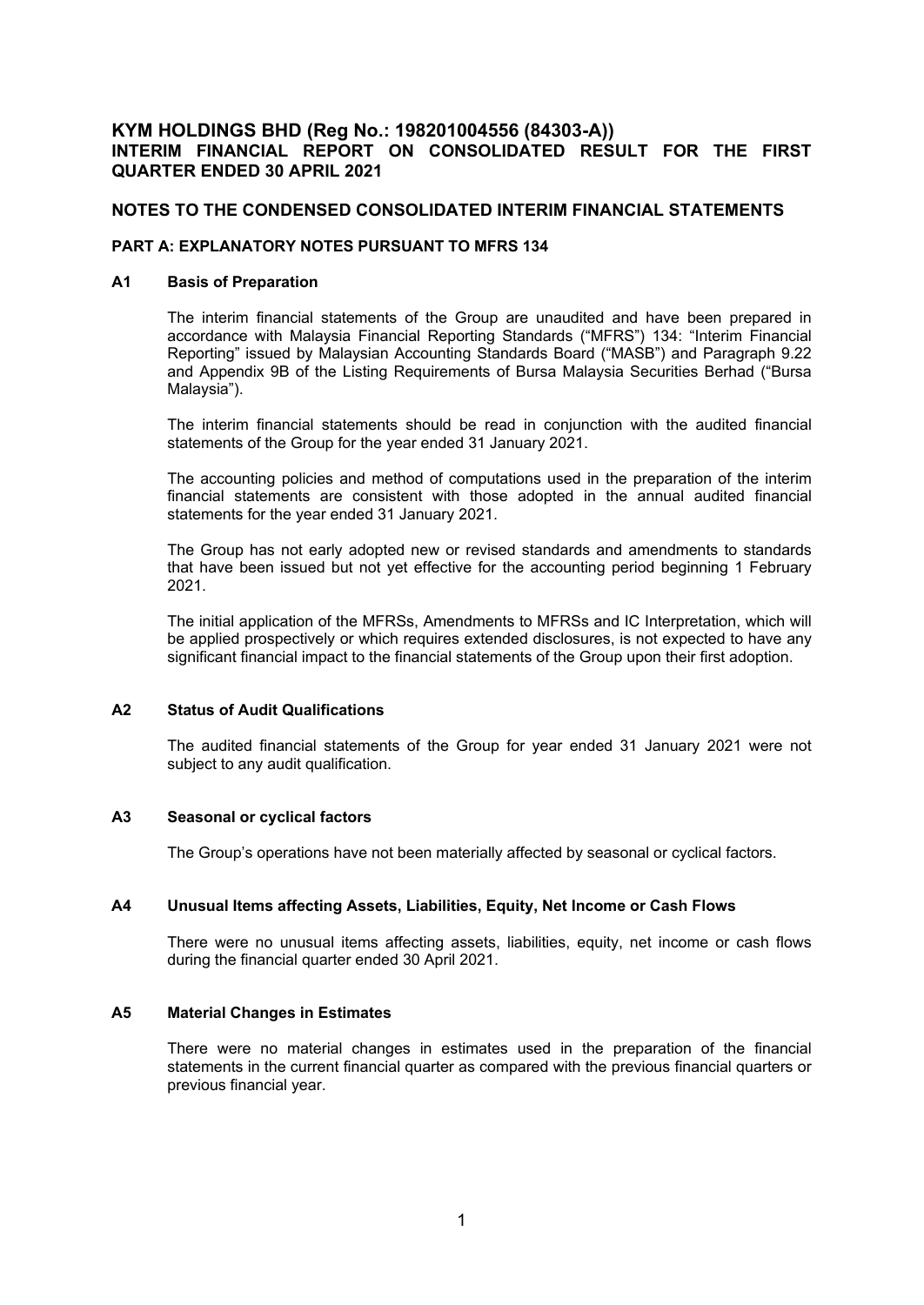## **A6 Issuance, cancellation, repurchases, resale and repayments of debts and equity securities**

There was no issuance, cancellation, repurchases, resale and repayments of debt and equity securities during the current quarter under review.

## **A7 Dividend Paid**

There was no dividend paid during the current quarter under review.

#### **A8 Segmental Reporting (Analysis by business segments)**

Segmental analysis of the results for 3 months ended 30 April 2021:

|                           | Gross revenue Profit/(Loss) | before tax    | <b>Segment</b><br>assets | <b>Segment</b><br><b>liabilities</b> |
|---------------------------|-----------------------------|---------------|--------------------------|--------------------------------------|
|                           | <b>RM'000</b>               | <b>RM'000</b> | <b>RM'000</b>            | <b>RM'000</b>                        |
| Manufacturing             | 22,986                      | 512           | 129,889                  | 72,575                               |
| Investment holding/Others | 515                         | (213)         | 160.762                  | 104,738                              |
|                           | 23,501                      | 299           | 290,651                  | 177,313                              |
| Elimination               | (2,658)                     | (21)          | (140, 667)               | (119, 956)                           |
|                           | 20,843                      | 278           | 149,984                  | 57,357                               |
| <b>Unallocated Assets</b> |                             |               | 1,215                    |                                      |
| Unallocated Liabilities   |                             |               |                          | 9,037                                |
|                           |                             |               | 151,199                  | 66,394                               |

The Group's turnover was fully contributed by the Group's core business, which is the manufacturing of industrial packaging materials.

| <b>Gross Revenue</b>            | <b>RM'000</b>            |
|---------------------------------|--------------------------|
| Manufacturing                   | 22,986                   |
| Less: Intercompany elimination  | (2, 143)                 |
|                                 | 20,843                   |
| Investment holdings/Others      | 515                      |
| Less : Intercompany elimination | (515)                    |
|                                 | $\overline{\phantom{0}}$ |
|                                 | 20,843                   |

#### **A9 Valuations of Property, Plant and Equipment**

The valuations of land and buildings have been brought forward without any amendments from the previous annual report.

# **A10 Material Subsequent Events**

There were no material transactions or events subsequent to the end of current quarter under review that have been reflected in the financial statement for the quarter.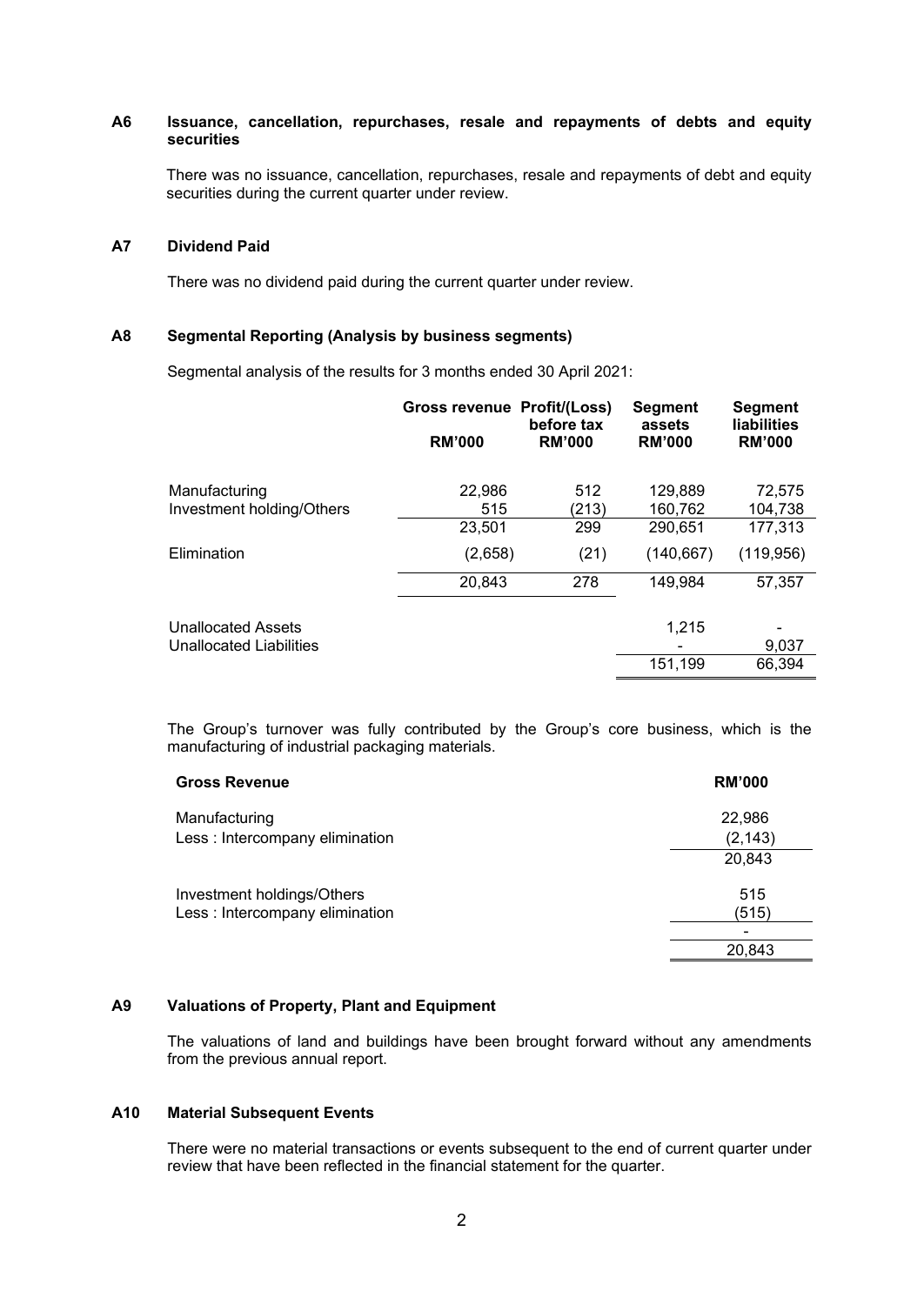## **A11 Changes in Composition of the Group**

There were no changes in the composition of the Group during the financial year under review.

## **A12 Changes in Contingent Liabilities and Contingent Assets**

There were no other significant changes in the contingent liabilities or contingent assets since the last financial year ended 31 January 2021.

## **A13 Capital Commitments**

There were no capital commitments provided for in the financial statement for the financial quarter ended 30 April 2021.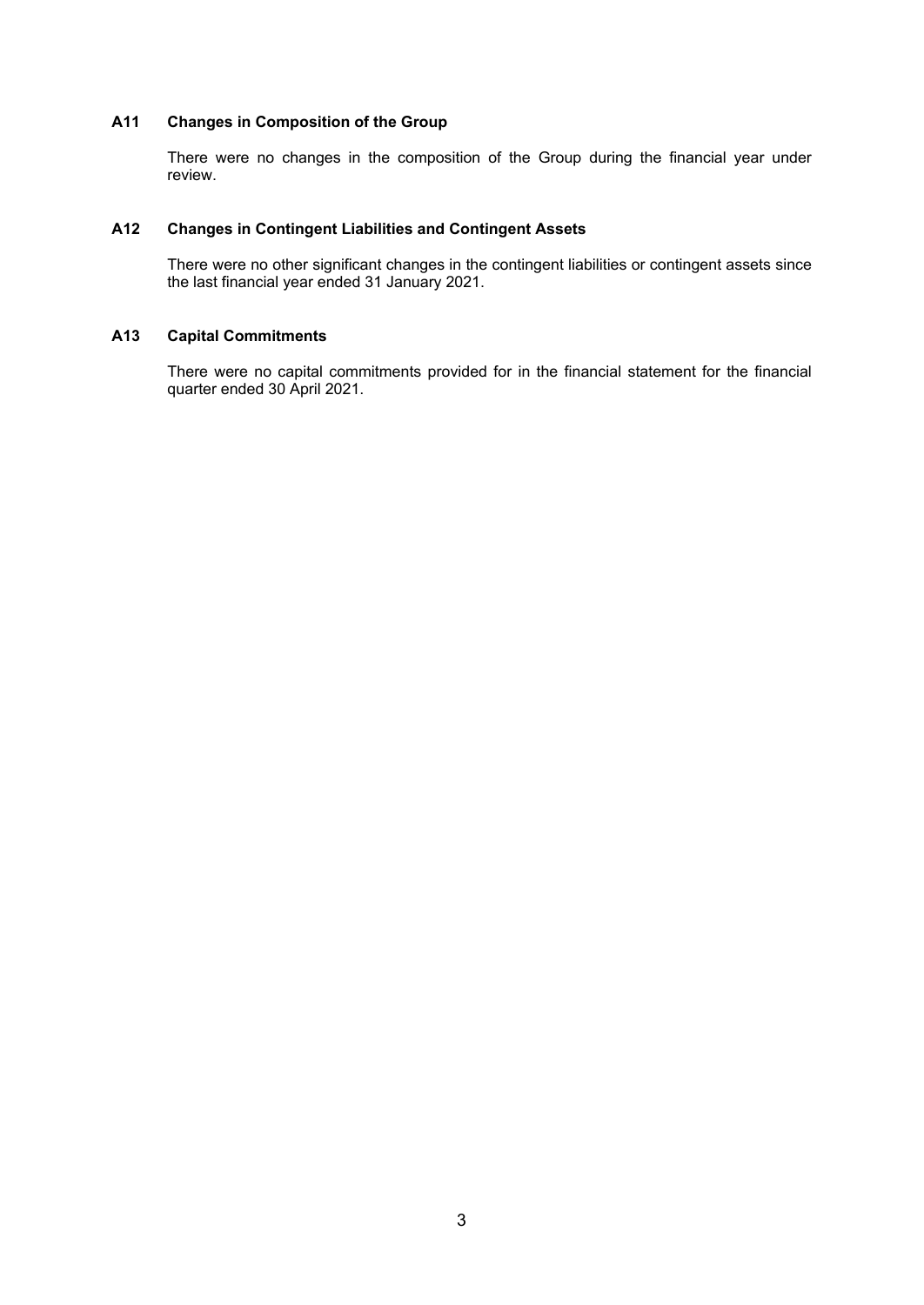**PART B: ADDITIONAL INFORMATION REQUIRED PURSUANT TO MAIN MARKET LISTING REQUIREMENTS OF BURSA SECURITIES**

#### **B1 Review of Performance**

|                                                                   | <b>Current</b><br>Quarter<br>ended<br>30.04.2021 | <b>Current</b><br>Quarter<br>ended<br>30.04.2020 | Change   | <b>Cumulative</b><br>Year to-date<br>ended<br>30.04.2021 | <b>Cumulative</b><br>Year to-<br>date ended<br>30.04.2020 | Change   |
|-------------------------------------------------------------------|--------------------------------------------------|--------------------------------------------------|----------|----------------------------------------------------------|-----------------------------------------------------------|----------|
|                                                                   | <b>RM'000</b>                                    | <b>RM'000</b>                                    | %        | <b>RM'000</b>                                            | <b>RM'000</b>                                             | %        |
| Revenue                                                           | 20,843                                           | 13,662                                           | 52.56    | 20,843                                                   | 13,662                                                    | 52.56    |
| Gross Profit                                                      | 2,884                                            | 818                                              | 252.57   | 2,884                                                    | 818                                                       | 252.57   |
| Profit/(Loss)<br><b>Before</b><br>Interest and<br>Tax             | 783                                              | (910)                                            | (186.04) | 783                                                      | (910)                                                     | (186.04) |
| Profit/(Loss)<br>Before Tax                                       | 278                                              | (1, 542)                                         | (118.03) | 278                                                      | (1, 542)                                                  | (118.03) |
| Profit/(Loss)<br>After Tax                                        | 98                                               | (1, 569)                                         | (106.25) | 98                                                       | (1, 569)                                                  | (106.25) |
| Profit/(Loss)<br>Attributable<br>to Ordinary<br>Equity<br>Holders | 98                                               | (1, 569)                                         | (106.25) | 98                                                       | (1, 569)                                                  | (106.25) |

#### Quarter ended 30.04.2021 compared with quarter ended 30.04.2020

For the quarter under review, the Group recorded revenue of RM20.843 million with profit before taxation (PBT) of RM0.278 million compared with revenue and loss before taxation of RM13.662 million and RM1.542 million respectively for the corresponding quarter in the preceding financial year ended 31 January 2021.

The increase in revenue and PBT for the quarter under review was mainly attributable to the higher demand for all industrial packaging products.

The Group's revenue was fully contributed by the Group's core business, which is the manufacturing of industrial packaging materials. The 52.56% increase was mainly due to the increase in sales volume for both Carton Box division and Multiwall Industrial Paper Sack division. Furthermore, the performance of the corresponding period was affected by the implementation of Movement Control Order 1.0 which required all non-essential sectors to temporary close the business premises in response to the COVID-19 pandemic.

During the quarter under review, manufacturing segment posted a profit before taxation of RM0.512 million as compared to a loss before tax of RM1.017 million in the corresponding quarter preceding year. This improved performance was due mainly to the significant reduction of losses of the Multiwall Industrial Paper Sacks division as a result of higher sales volume.

For other segment, the current quarter loss before taxation was RM0.234 million compared to with the loss before taxation of RM0.525 million in the corresponding quarter last year. The decrease was mainly due to the reduction in administrative and other operating expenses.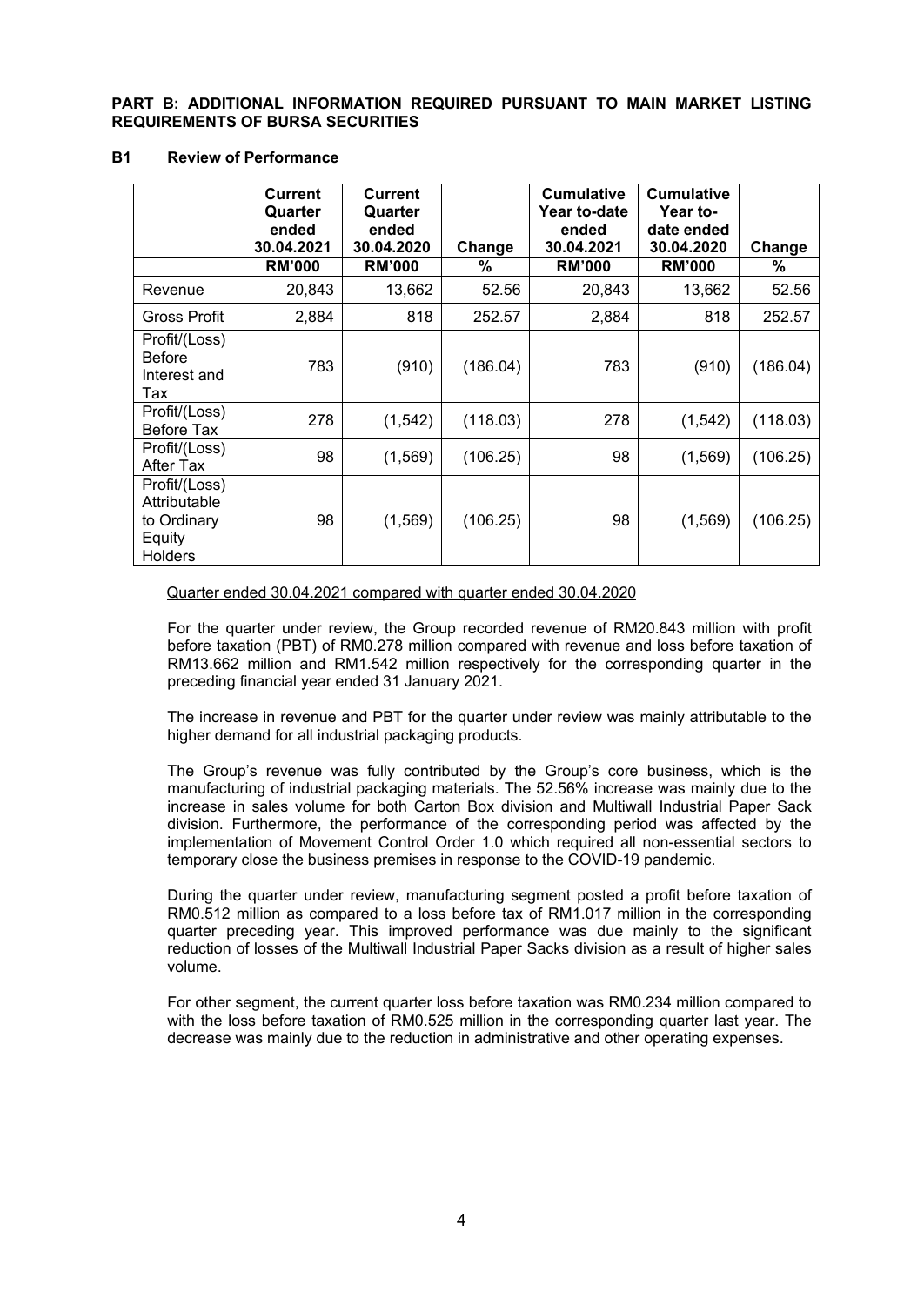|                                                                 | <b>Current</b><br><b>Quarter ended</b><br>30.04.2021 | Immediate<br><b>Preceding Quarter</b><br>ended 31.01.2021 | Change   |
|-----------------------------------------------------------------|------------------------------------------------------|-----------------------------------------------------------|----------|
|                                                                 | <b>RM'000</b>                                        | <b>RM'000</b>                                             | %        |
| Revenue                                                         | 20,843                                               | 19,020                                                    | 9.58     |
| <b>Gross Profit</b>                                             | 2,884                                                | 2,248                                                     | 28.29    |
| Profit/(Loss) Before Interest and Tax                           | 783                                                  | (94)                                                      | (932.98) |
| Profit/(Loss) Before Tax                                        | 278                                                  | (688)                                                     | (140.41) |
| Profit/(Loss) After Tax                                         | 98                                                   | (171)                                                     | (157.31) |
| Profit/(Loss) Attributable to Ordinary<br><b>Equity Holders</b> | 98                                                   | (171)                                                     | (157.31) |

## **B2 Material Changes In The Loss Before Taxation For The Current Quarter Compared With The Preceding Quarter**

Against the preceding quarter, the Group's revenue increased by RM1.823 million or 9.58%. The improvement in revenue is mainly attributable to the higher sales volume from the Multiwall Industrial Paper Sacks division and revision of selling price. Sales of the Multiwall Industrial Paper Sacks division in export markets gradually recovered during the current quarter.

The Group recorded profit before taxation of RM0.278 million as compared to loss before tax of RM0.688 million in the preceding quarter. This is mainly due to reduced losses in Multiwall Industrial Paper Sacks division.

## **B3 Prospects**

With the rollout of vaccines in February 2021, sign of market recovery and improvement in the Group's performance was seen in the first quarter of FY2022. However, the resumption of the economic activities has been affected following an implementation of a nationwide Movement Control Order 3.0 (MCO 3.0) from 12 May to 7 June 2021 and subsequently, the Full Movement Control Order (FMCO). On 28 May 2021, the Government imposed a FMCO nationwide for 14 days from 1 June 2021 whereby only essential economic and service sectors are allowed to operate at the maximum work force capacity of 60% of the total registered workforce in compliance with the SOPs issued by MKN. The FMCO has been extended for a further 14 days until 28 June 2021. The extended FMCO is expected to have an adverse impact on the operations of the Multiwall Industrial Paper Sack division.

Until and unless the national COVID-19 immunisation program is fully implemented, the efforts to curb the COVID-19 and its impact are still ongoing.

In addition, raw material shortages, rising cost of raw material, volatility in foreign exchange rate of the Euro and US dollar and drastic spike in shipping and freight cost remain key challenges to the Group. Rising cost of raw materials will result in an increase in selling price for all packaging solutions/products. With an expected paper shortage in the foreseeable future and longer delivery lead time due to disruption in global supply chain, we shall continue to be vigilant in the procurement process to mitigate disruption caused by unexpected shipment delays and supply shortage. We shall also embark on marketing effort and strategic business initiatives to increase revenue, coupled with the continuous efforts to strengthen cost control measures and operational efficiency.

The Group continues to explore new business roadmap for the Group including but not limited to new investments or business opportunities to increase revenue and earnings.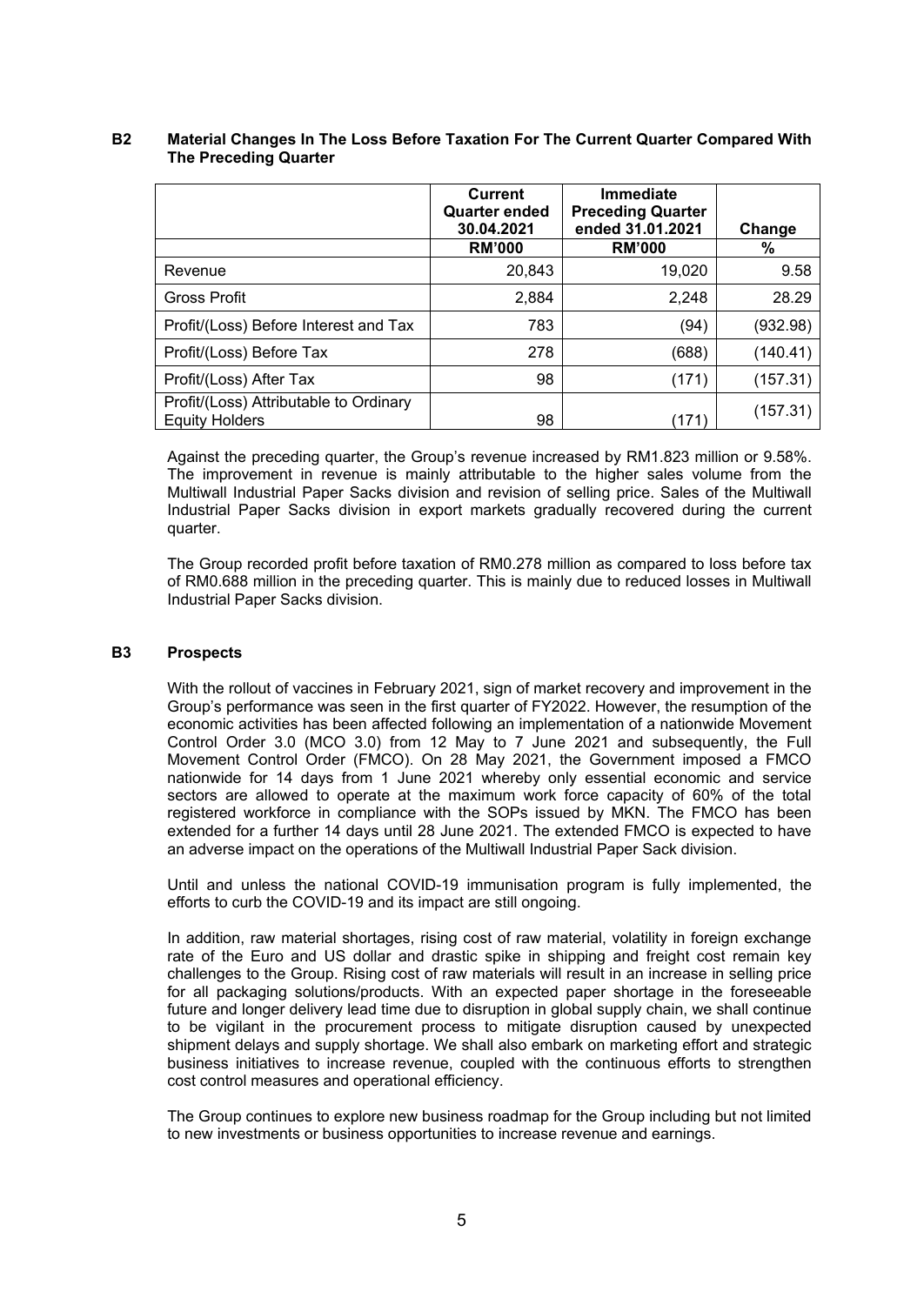## **B4 Profit Forecast**

There is no published forecast or profit guarantee.

#### **B5 Taxation**

The taxation for the Group for the financial period under review was as follows:

|                                       | <b>Current Quarter</b><br>ended<br>30.04.2021<br><b>RM'000</b> | <b>Cumulative Year</b><br>to-date ended<br>30.04.2021<br><b>RM'000</b> |
|---------------------------------------|----------------------------------------------------------------|------------------------------------------------------------------------|
| Taxation for current financial period | (180)                                                          | (180)                                                                  |
|                                       | 180                                                            | (180)                                                                  |

# **B6 Status Of Corporate Proposal Announced**

There were no corporate proposals announced as at the date of this report.

## **B7 Group Borrowing And Debt Securities**

|                       | As at 30.04.2021     |                     |                                   |
|-----------------------|----------------------|---------------------|-----------------------------------|
|                       | Short term<br>RM'000 | Long term<br>RM'000 | <b>Total Borrowings</b><br>RM'000 |
| <b>Secured</b>        |                      |                     |                                   |
| <b>Bank Overdraft</b> | 3,608                |                     | 3,608                             |
| Term Loan             | 13,046               | 443                 | 13,489                            |
| Lease Liabilities     | 5,133                | 21,922              | 27,055                            |
|                       | 21,787               | 22,365              | 44,152                            |
| <b>Unsecured</b>      |                      |                     |                                   |

The above borrowings are denominated in Ringgit Malaysia.

## **B8 Changes in Material Litigation**

As at the date of the report, there is no pending material litigation.

## **B9 Dividend**

The Board of Directors does not recommend the payment of any dividend in respect of the financial period ended 31 January 2021.